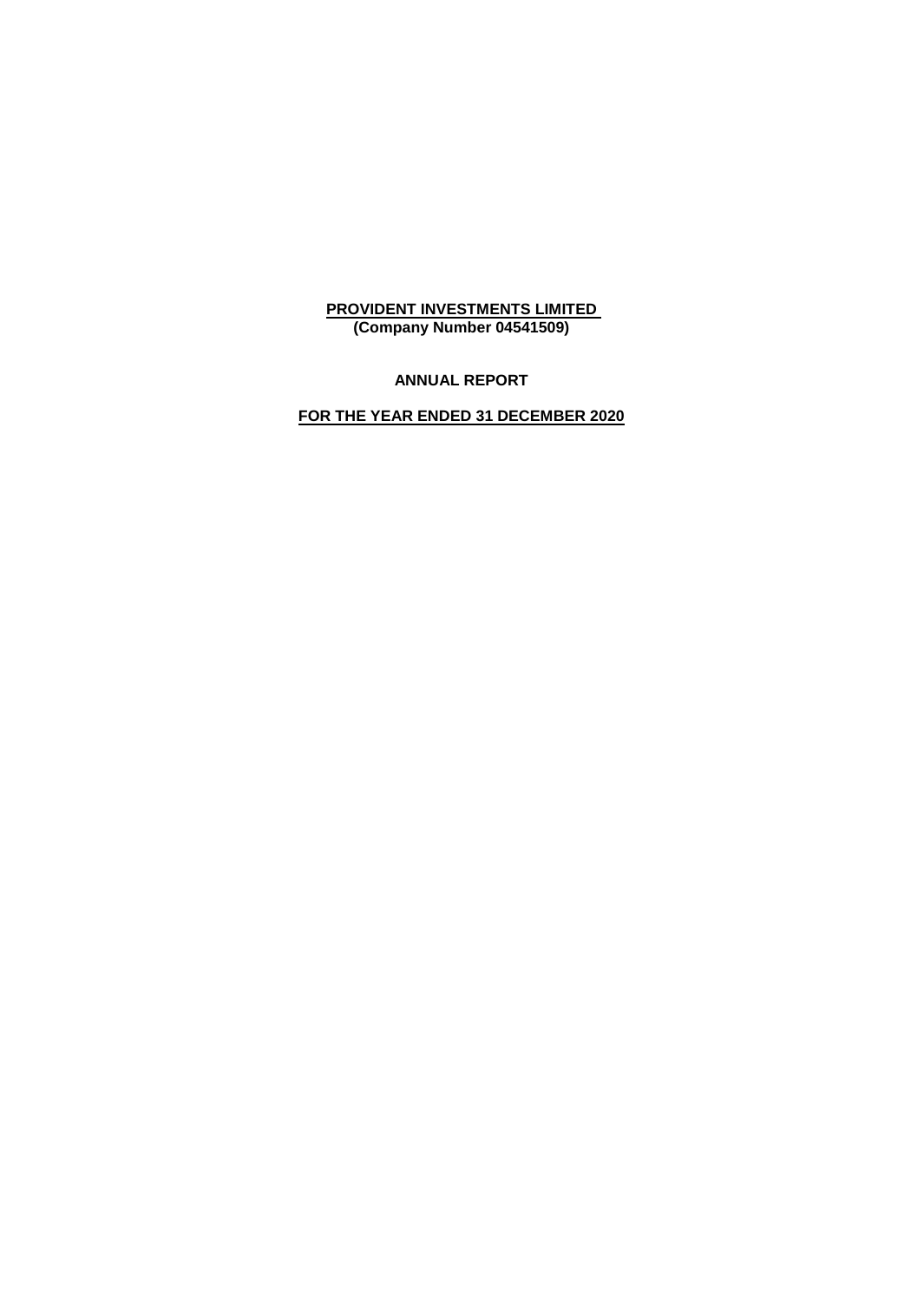# **CONTENTS**

# Page

| Directors' report                            | 1 |
|----------------------------------------------|---|
| Statement of directors' responsibilities     | 3 |
| Statement of comprehensive income            | 4 |
| Balance sheet                                | 4 |
| Statement of changes in shareholders' equity | 5 |
| Statement of cash flows                      | 5 |
| Statement of accounting policies             | 6 |
| Financial and capital risk management report | 8 |
| Notes to the financial statements            | 9 |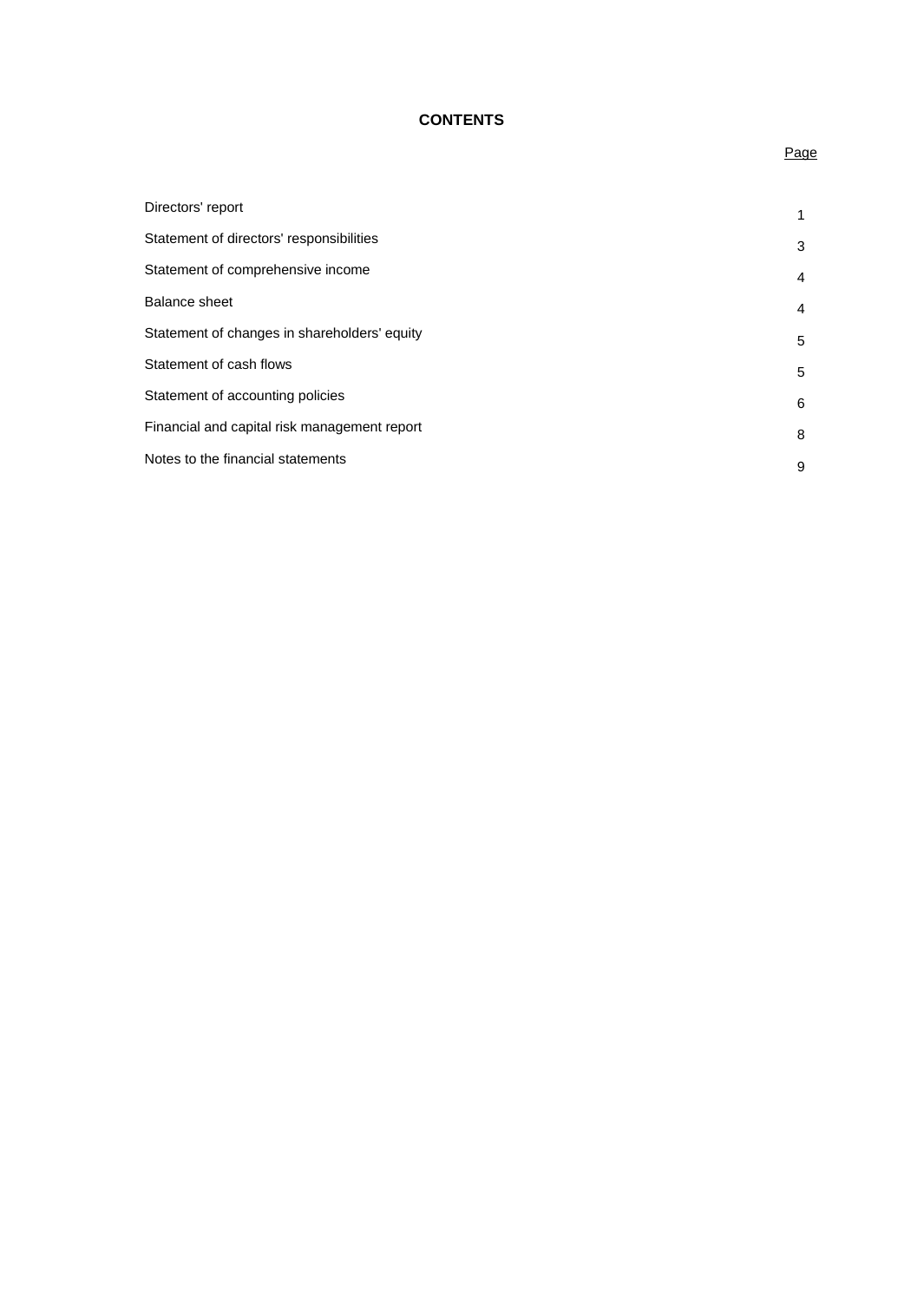#### **DIRECTORS' REPORT**

Provident Investments Limited (the 'company') is a wholly-owned subsidiary of Provident Financial plc which, together with its subsidiaries, forms the Provident Financial group (the 'group'). Provident Financial plc is a public limited company, listed on the London Stock Exchange.

#### **Principal activities**

The principal activity of the company was to provide finance and loans through private placement loan notes to Provident Financial plc and its subsidiary companies. The loans were repaid in 2014. The company generates income on the intercompany loan issued to its parent undertaking, Provident Financial plc

#### **Results, review of business and going concern**

The income statement for the year is set out on page 4. The profit for the year of £1,000 (2019: £1,000) has been added to reserves.

The directors expect that the business will continue in existence for a period of at least twelve months from the date of approval of the financial statements and the company will be able to meet its liabilities as they fall due. Accordingly, the financial statements of the company have been prepared on a going concern basis.

#### **Exemption from preparing a strategic report**

In accordance with section 414B of the Companies Act 2006, the company has taken advantage of the exemption for small companies from preparing a strategic report.

#### **Dividends**

The directors do not recommend the payment of a dividend in respect of the year ended 31 December 2020 (2019: £nil).

#### **Directors**

The directors of the company at 31 December 2020 and up to the date of signing of this report, except where stated, were:

S G Thomas (resigned 31 March 2020) C Davies N Kapur (appointed 01 April 2020)

#### **Principal risks and uncertainties and financial risk management**

The company participates in the group-wide management framework of Provident Financial plc. Details of the group's risk management framework together with the group's principal risks and uncertainties are set out in the annual report and financial statements of Provident Financial plc.

#### **Post balance sheet events**

Post balance sheet events have been disclosed in note 13 of the accounts.

#### **Key performance indicators (KPIs)**

The company solely operated to provide finance to fund the group. All loan notes were repaid in 2014. For this reason, the company's directors believe that analysis using key performance indicators for the statutory company is not necessary or appropriate for an understanding of the development, performance or position of the company. The development, performance and position of the group as a whole, including the company, is set out in the annual report and financial statements of Provident Financial plc.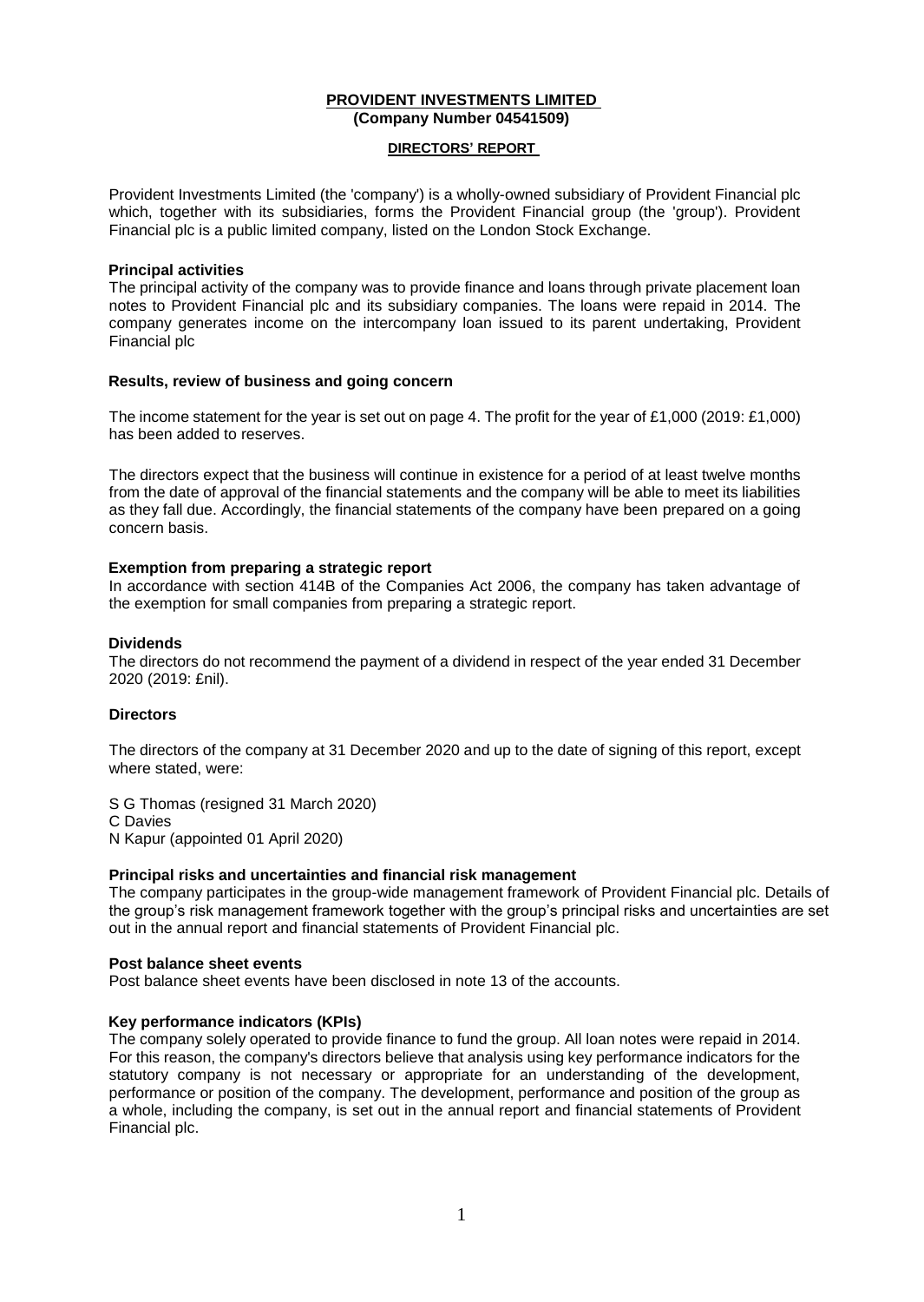# **DIRECTOR'S REPORT (CONTINUED)**

### **Employee involvement**

The company does not have any employees.

#### **Auditor information**

The directors of the company have taken advantage of the exemption from audit under section 479A of the Companies Act 2006 relating to subsidiary companies for the year ended 31 December 2020.

BY ORDER OF THE BOARD

C Davies **Director** Bradford 15 September 2021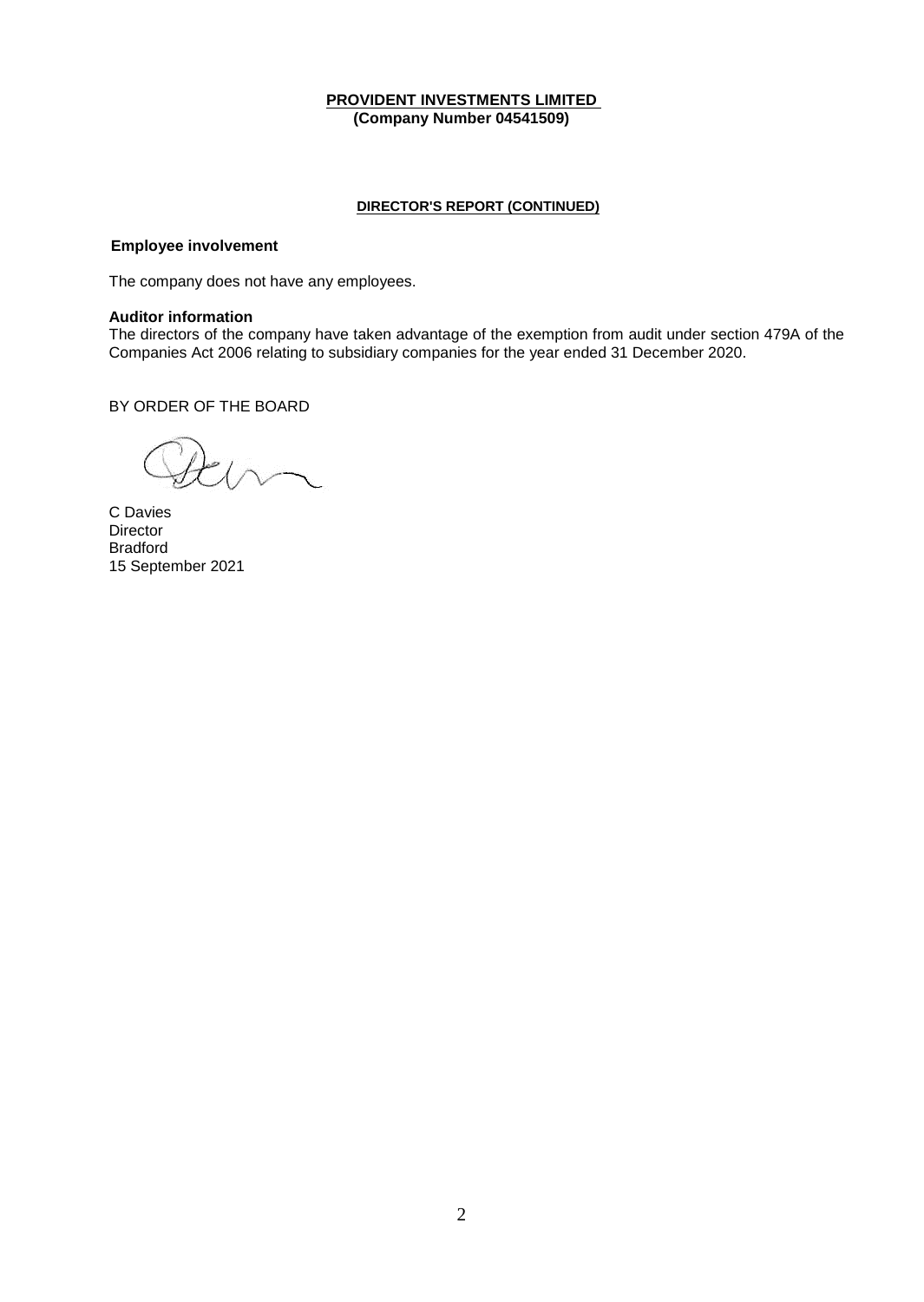### **STATEMENT OF DIRECTORS' RESPONSIBILITIES**

The directors are responsible for preparing the annual report and the financial statements in accordance with applicable law and regulations.

Company law requires the directors to prepare financial statements for each financial year. Under that law the directors have elected to prepare the financial statements in accordance with International Financial Reporting Standards (IFRSs) as adopted by the European Union. Under company law the directors must not approve the financial statements unless they are satisfied that they give a true and fair view of the state of affairs of the company and of the profit or loss of the company for that period. In preparing these financial statements, International Accounting Standard 1 requires that the directors:

- properly select suitable accounting policies and apply them consistently;
- present information, including accounting policies, in a manner that provides relevant, reliable, comparable and understandable information;
- provide additional disclosures when compliance with the specific requirements in IFRSs are insufficient to enable users to understand the impact of particular transactions, other events and conditions on the entity's financial position and financial performance; and
- make an assessment of the company's ability to continue as a going concern.

The directors are responsible for keeping adequate accounting records that are sufficient to show and explain the company's transactions and disclose with reasonable accuracy at any time, the financial position of the company and enable them to ensure that the financial statements comply with the Companies Act 2006. They are also responsible for safeguarding the assets of the company and hence for taking reasonable steps for the prevention and detection of fraud and other irregularities.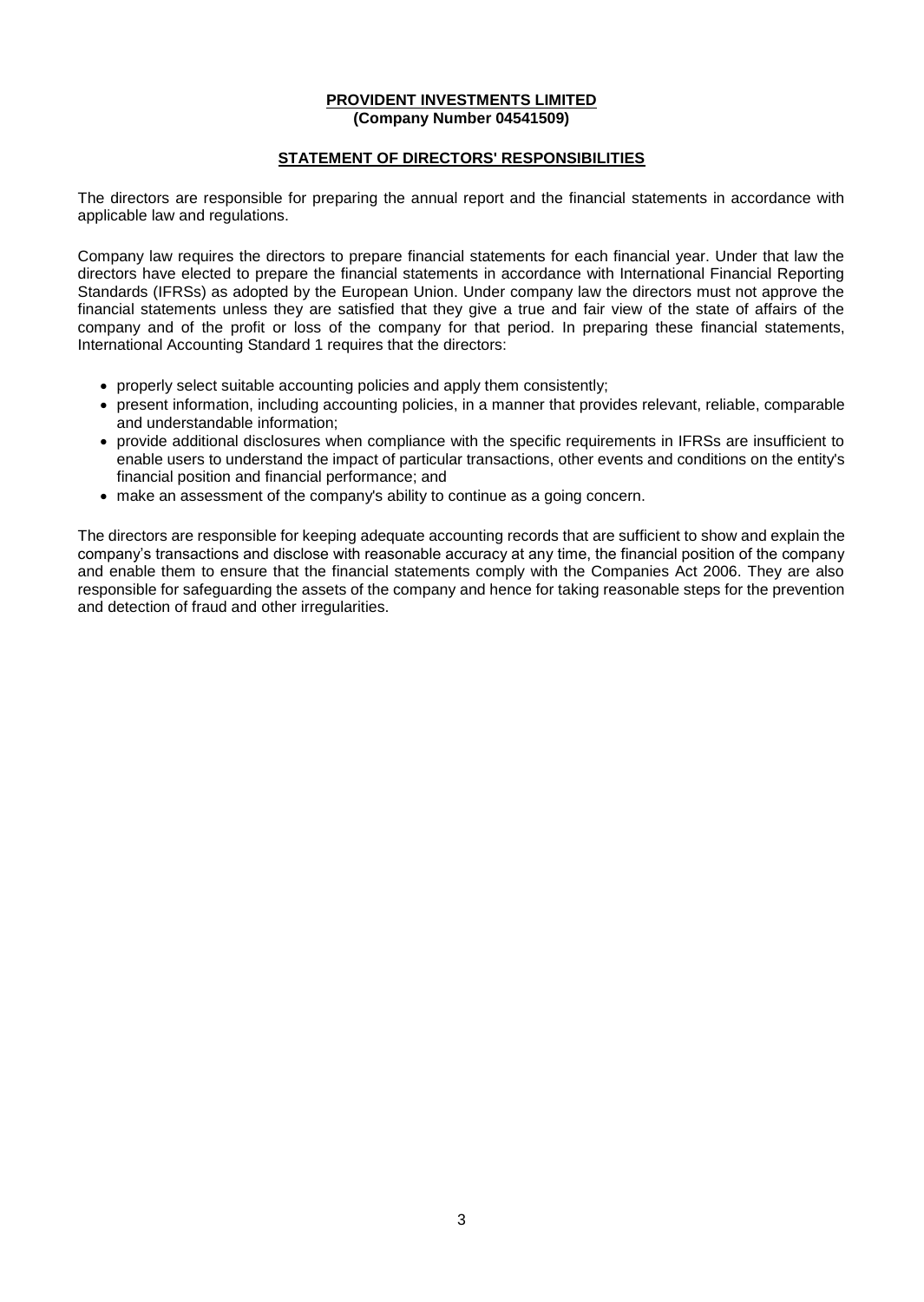# **STATEMENT OF COMPREHENSIVE INCOME**

|                                                    |             | 2020  | 2019  |
|----------------------------------------------------|-------------|-------|-------|
| For the year ended 31 December                     | <b>Note</b> | £'000 | £'000 |
| Revenue                                            |             |       |       |
| Administrative costs                               |             |       | (2)   |
| <b>Profit before taxation</b>                      |             |       |       |
| Tax charge                                         |             |       |       |
| Profit and total comprehensive income for the year |             |       |       |

All of the above operations relate to continuing operations.

# **BALANCE SHEET**

|                                             |             | 2020  | 2019           |
|---------------------------------------------|-------------|-------|----------------|
| As at 31 December                           | <b>Note</b> | £'000 | £'000          |
| <b>ASSETS</b>                               |             |       |                |
| Cash and balances at central banks          | 7           | 1     |                |
| Trade and other receivables                 | 5           | 371   | 370            |
| Current tax assets                          |             | 2     | 2              |
| Deferred tax asset                          | 6           |       | $\overline{2}$ |
| <b>TOTAL ASSETS</b>                         |             | 374   | 375            |
|                                             |             |       |                |
| <b>LIABILITIES AND EQUITY</b>               |             |       |                |
| Trade and other payables                    | 8           |       | (2)            |
| <b>Total liabilities</b>                    |             |       | (2)            |
| Equity attributable to owners of the parent |             |       |                |
| Share capital                               | 9           | (50)  | (50)           |
| <b>Retained profits</b>                     |             | (324) | (323)          |
| <b>Total Equity</b>                         |             | (374) | (373)          |
| <b>TOTAL EQUITY</b>                         |             | (374) | (375)          |

The company is entitled to exemption from audit under section 479A of the Companies Act 2006 relating to subsidiary companies for the year ended 31 December 2020.

The members have not required the company to obtain an audit of its accounts for the year in question in accordance with section 476 of the Companies Act 2006.

The directors acknowledge their responsibilities for complying with the requirements of the Companies Act 2006 with respect to accounting records and the preparation of accounts.

The financial statements on pages 4 to 14 were approved and authorised for issue by the board of directors on 15 September 2021 and were signed on its behalf by:

C Davies **Director**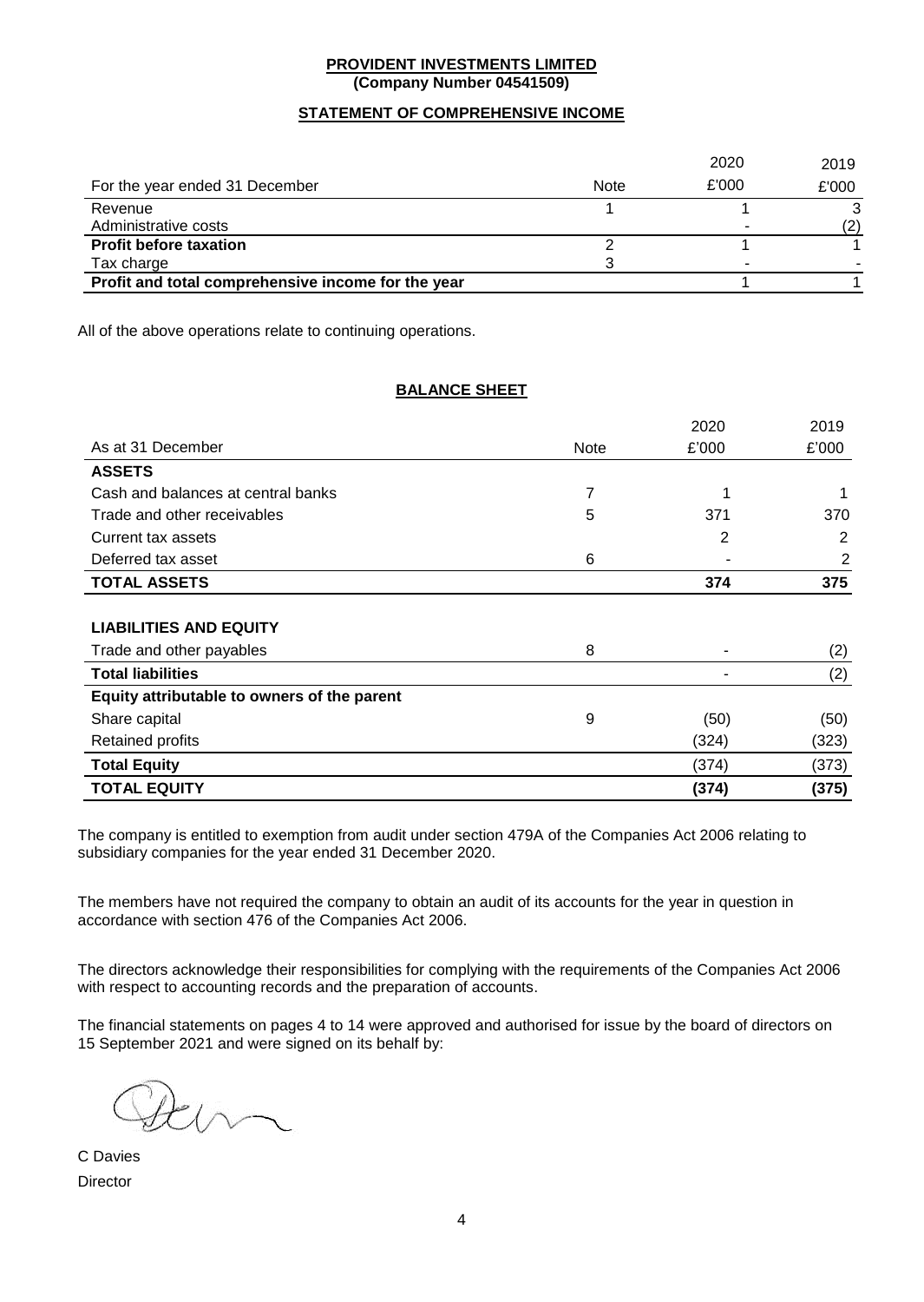# **STATEMENT OF CHANGES IN SHAREHOLDERS' EQUITY**

|                                                    |               | Retained |       |
|----------------------------------------------------|---------------|----------|-------|
|                                                    | Share capital | earnings | Total |
|                                                    | £'000         | £'000    | £'000 |
| At 1 January 2019                                  | 50            | 322      | 372   |
| Profit and total comprehensive income for the year |               |          |       |
| At 31 December 2019                                | 50            | 323      | 373   |
| At 1 January 2020                                  | 50            | 323      | 373   |
| Profit and total comprehensive income for the year |               |          |       |
| At 31 December 2020                                | 50            | 324      | 374   |

# **STATEMENT OF CASH FLOWS**

There have been no changes to the company's cash and cash equivalents in 2020 and 2019. A statement of cash flows is therefore not presented.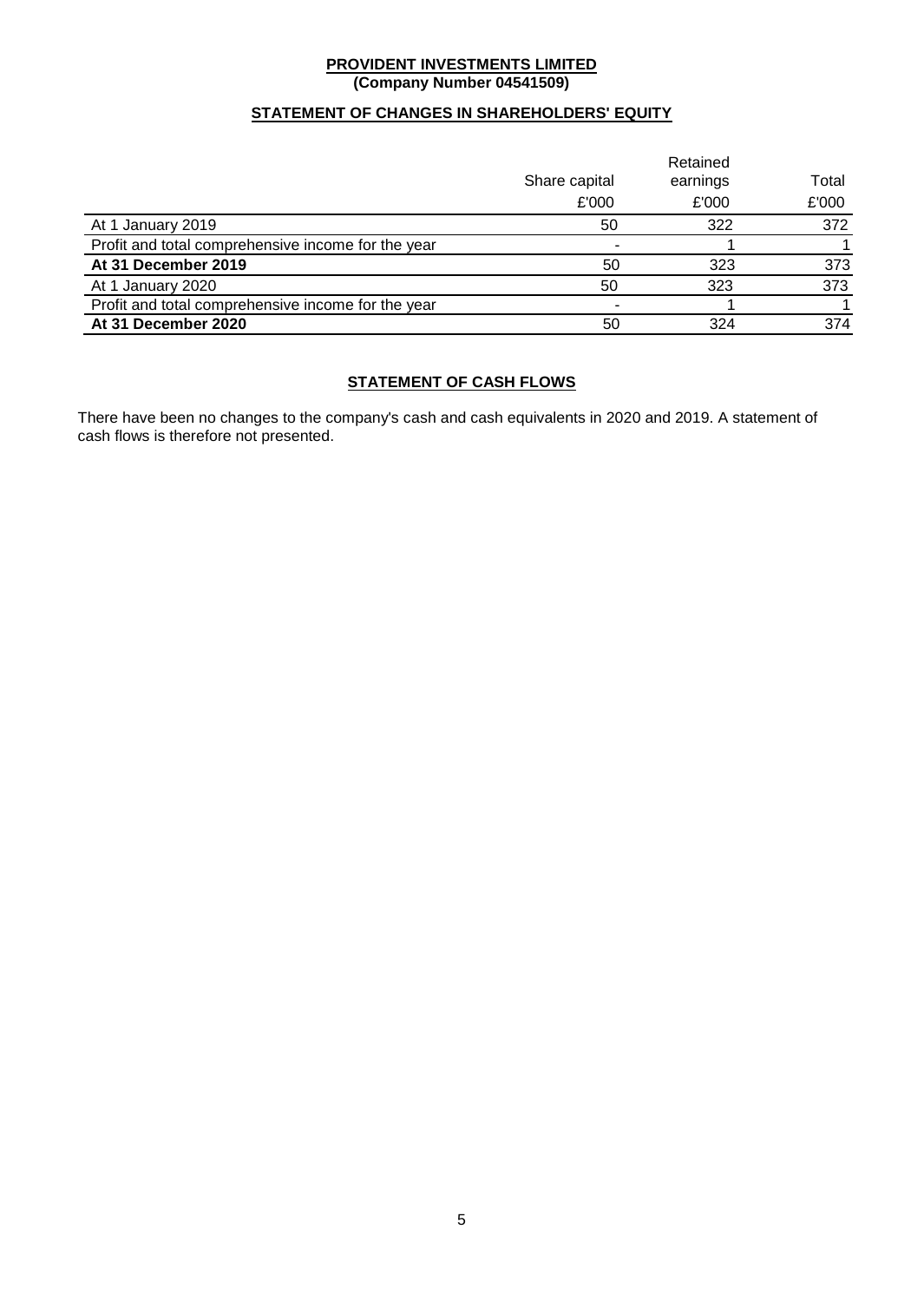### **STATEMENT OF ACCOUNTING POLICIES**

#### **General information**

The company is a limited liability company, limited by shares and incorporated and domiciled in England. The address of its registered office is No.1 Godwin Street, Bradford, West Yorkshire, BD1 2SU.

The principal activity of the company is to provide finance and loans to Provident Financial plc and its subsidiary companies.

#### **Basis of preparation**

The financial statements are prepared in accordance with IFRSs adopted for use in the European Union (EU), International Financial Reporting Interpretations Committee (IFRIC) interpretations and the Companies Act 2006.

The financial statements have been prepared on a going concern basis under the historical cost convention. In preparing the financial statements, the directors are required to use certain critical accounting estimates and are required to exercise judgement in the application of the company's accounting policies.

The financial statements are presented in pounds sterling, which is the currency of the primary economic environment in which the company operates.

#### **Going Concern**

In assessing whether the company is a going concern, the directors have therefore considered the ability of the group to continue as a going concern due to the intercompany funding provided by the ultimate parent company Provident Financial plc. The directors of the group have reviewed the group's reforecast, as approved in May 2021, which includes capital and liquidity forecasts, on detailed projections for 2021 to 2023. This assessment has included consideration of the group's principal risks and uncertainties, focusing on capital and liquidity, and the likelihood of these risks materialising into losses.

Given the uncertain outlook as a result of Covid-19, additional stress testing has been performed through modelling a range of macroeconomic scenarios. This initially assumes a severe but plausible downturn, with 'severe' being defined consistently with the group's IFRS 9 'severe' macroeconomic weighting. This assumes that unemployment in the UK reaches a peak unemployment rate of 12%. The group's Total Capital Requirement (TCR) was exceeded in all scenarios modelled both with and without management actions. The point of non-viability has been assessed for both the group and Vanquis Bank which would need to materialise to prevent the directors from adopting the going concern assumption. This is materially higher than any economic forecasts. The group's reforecast does not require market access for capital or liquidity during the going concern period.

Based on this review, the directors are satisfied that the group has the required resources to continue in business for a period of at least twelve months following the approval of the company accounts. In addition, due to the company's net liability position at the year end, the immediate and ultimate parent undertaking, Provident Financial plc, has confirmed its continued support for the company for a period of at least twelve months from the date of approval of the financial statements. For this reason, the directors continue to adopt the going concern basis in preparing the company accounts.

#### **Principal accounting policies**

The company's principal accounting policies under IFRSs, which have been consistently applied to all the years presented.

There are no IFRS or IFRIC interpretations that are effective for the first time for the financial year beginning on or after 1 January 2020 that have had a material impact on the company.

There are no IFRS or IFRIC interpretations that are not yet effective that would be expected to have a material impact on the company.

#### **Revenue**

Revenue comprises interest income earned from the parent company on intercompany loans.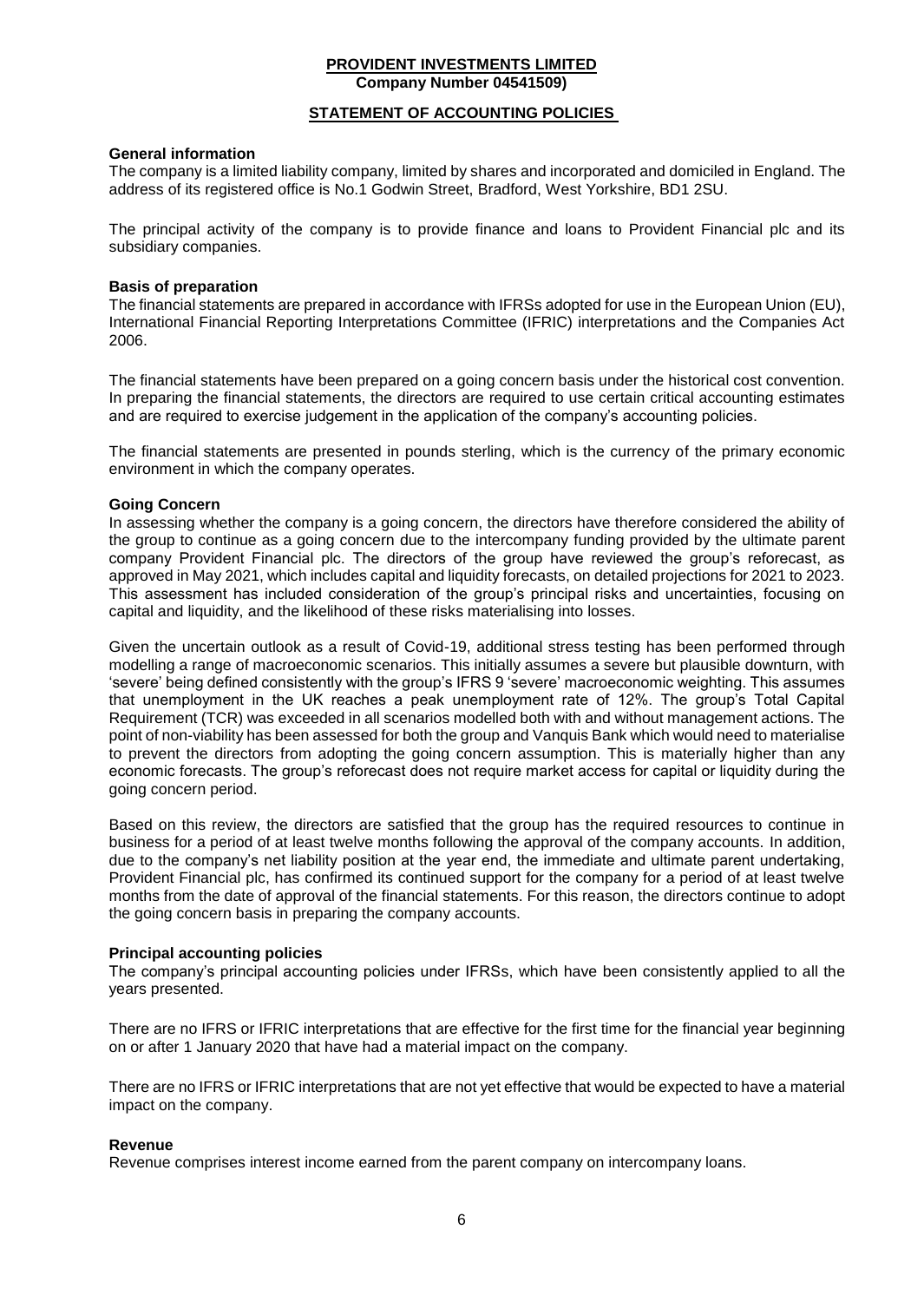### **STATEMENT OF ACCOUNTING POLICIES (CONTINUED)**

#### **Cash and cash equivalents**

Cash and cash equivalents comprise cash at bank and in hand.

#### **Share capital**

Ordinary shares are classified as equity. Incremental costs directly attributable to the issue of new shares are shown in equity as a deduction, net of tax, from the proceeds.

#### **Taxation**

The tax charge represents the sum of current and deferred tax. Current tax is calculated based on taxable profit for the year using tax rates that have been enacted or substantively enacted by the balance sheet date. Taxable profit differs from profit before taxation as reported in the income statement because it excludes items of income or expense that are taxable or deductible in other years and it further excludes items that are never taxable or deductible.

Deferred tax is the tax expected to be payable or recoverable on differences between the carrying amounts of assets and liabilities in the financial statements and the corresponding tax bases used in the computation of taxable profit, and is accounted for using the balance sheet liability method.

Deferred tax is determined using tax rates (and laws) that have been enacted or substantively enacted by the balance sheet date and are expected to apply when the related deferred tax asset is realised or the deferred tax liability is settled. Deferred tax is also provided on temporary differences, except where the timing of the reversal of the temporary difference is controlled by the company and it is probable that the temporary difference will not reverse in the future.

Deferred tax assets are recognised to the extent that it is probable that future taxable profit will be available against which the temporary differences can be utilised.

Deferred tax assets and liabilities are offset when there is a legally enforceable right to offset current tax assets against current tax liabilities and when the deferred tax assets and liabilities relate to income taxes levied by the same taxation authority on either the taxable entity or different taxable entities where there is an intention to settle the balances on a net basis.

#### **Key assumptions and estimates**

In applying the accounting policies set out above, there are no significant estimates or assumptions that affect the reported amounts of assets and liabilities.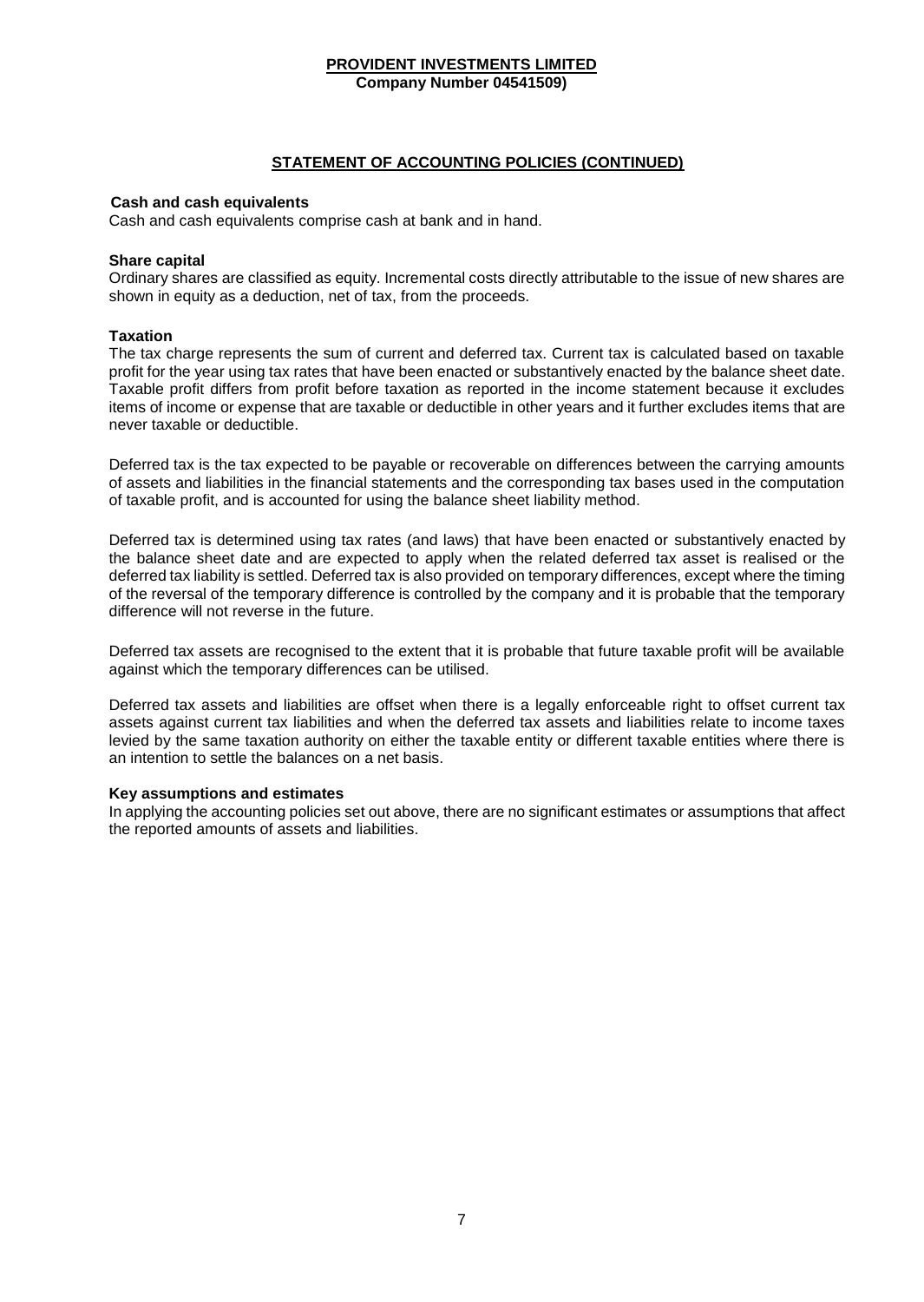### **FINANCIAL AND CAPITAL RISK MANAGEMENT REPORT**

Provident Investments Limited (the 'company') is a wholly-owned subsidiary of Provident Financial plc which, together with its subsidiaries, forms the Provident Financial group (the 'group').

The overall group internal control and risk management framework is the responsibility of the group board with certain responsibilities in respect of internal control and risk management being delegated to various sub-committees who report directly to the board. An overview of the group's risk management framework can be found in the annual report and financial statements of Provident Financial plc.

The group operates with a centralised treasury function and therefore the funding requirements of the company are met wholly or partially via funding from Provident Financial plc or one of its subsidiaries. In addition, the allocation of capital is managed on a group basis by the centralised treasury function. Accordingly, it is inappropriate to consider the management of liquidity risk, interest rate risk, market risk and capital risk on a stand-alone company basis.

The company's activities expose it to credit, liquidity and capital risk. These risks are monitored and managed through a centralised treasury function on a group basis. The objective of the group's risk management framework is to identify and assess the risks facing the group and to minimise the potential adverse effects of these risks on the group's financial performance.

Financial and capital risk management is overseen by the group treasury committee and further detail on the group's risk management framework is described in the annual report and financial statements of Provident Financial plc.

### **(a) Credit risk**

Credit risk is the risk that the company will suffer loss in the event of a default by a bank counterparty. A default occurs when the bank fails to honour repayments as they fall due. The company's maximum exposure to credit risk on bank counterparties as at 31 December 2020 was £1,000 (2019: £1,000).

Counterparty credit risk arises as a result of cash deposits placed with banks and the use of derivative financial instruments with banks and other financial institutions which are used to hedge interest rate risk and foreign exchange rate risk. Counterparty credit risk is managed by the group's treasury committee and is governed by a board approved counterparty policy which ensures that the group's cash deposits and derivative financial instruments are only made with high quality counterparties with the level of permitted exposure to a counterparty firmly linked to the strength of its credit rating. This is linked to the group's regulatory capital base in line with the group's regulatory reporting requirements on large exposures to the Prudential Regulation Authority (PRA).

### **(b) Liquidity risk**

Liquidity risk is the risk that the company will have insufficient liquid resources available to fulfil its operational plans and/or meet its financial obligations as they fall due.

Liquidity risk is managed by the group's centralised treasury department through daily monitoring of expected cash flows in accordance with a board approved group funding and liquidity policy. This process is monitored regularly by the group treasury committee.

The group's funding and liquidity policy is designed to ensure that the group is able to continue to fund the growth of the business. The group therefore maintains headroom on its committed borrowing facilities to fund growth and contractual maturities for at least the following 12 months. As at 31 December 2020, the group's committed borrowing facilities had a weighted average period to maturity of 1.5 years (2019: 2.2 years) and the headroom on these committed facilities amounted to £79.3m (2019: £69.1m).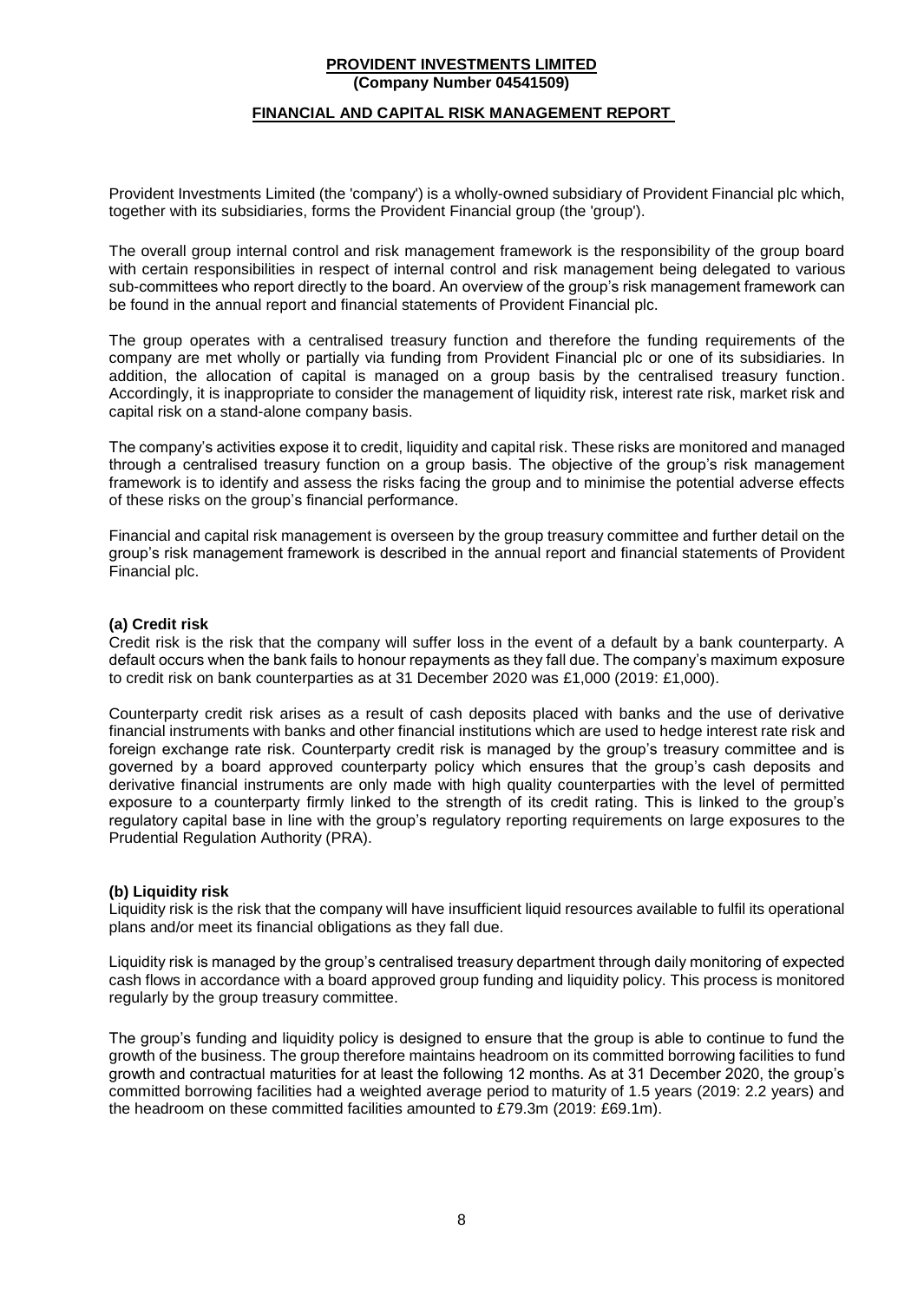# **FINANCIAL AND CAPITAL RISK MANAGEMENT REPORT (CONTINUED)**

The group is less exposed than other mainstream lenders to liquidity risk as the loans issued by the home credit business are of short-term duration (typically around one year), whereas the group's borrowings extend over a number of years. The group's current funding strategy seeks to maintain a secure funding structure by maintaining committed facilities to pre-fund the group's liquidity and funding requirements for at least the next 12 months, maintaining access to four main sources of funding comprising: (i) the syndicated revolving bank facility; (ii) external market funding; (iii) securitisation; and (iv) retail deposits. Headroom on the group's committed debt facilities together with available cash was £143.7m at 31 December 2020 together with ongoing access to the retail deposits programme in Vanquis Bank. There are no contractual maturities of the group's facilities until a scheduled maturity of a £65m bond in September 2021

### **(c) Capital risk**

Capital risk is managed by the group's centralised treasury department. The group manages capital risk by focusing on capital efficiency and effective risk management. This aims to maintain sufficient, but not excessive, financial strength and optimise the debt to equity structure of the group. A more detailed explanation of the management of capital risk can be found in the annual report and financial statements of Provident Financial plc.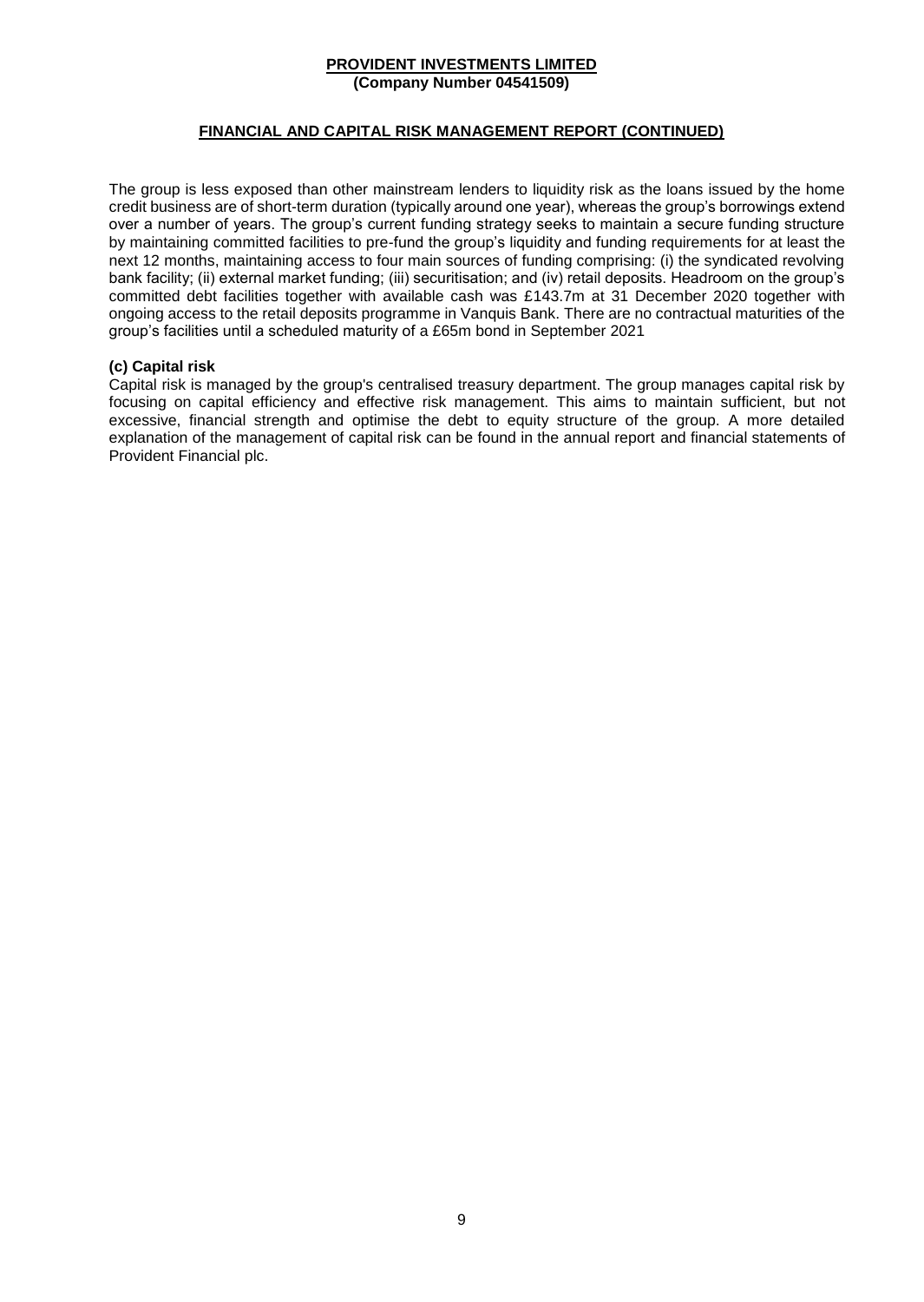#### **1 Revenue**

| 2020                                    | 2019  |  |
|-----------------------------------------|-------|--|
| £'000                                   | £'000 |  |
| Interest income from parent undertaking |       |  |

### **2 Profit before taxation**

Profit before taxation is stated after charging:

|                                                                        | 2020  | 2019  |
|------------------------------------------------------------------------|-------|-------|
|                                                                        | £'000 | £'000 |
| Auditor's remuneration:                                                |       |       |
| - fees payable to the company's auditor for the audit of the financial |       |       |
| statements                                                             |       |       |

The company has no employees. The emoluments of the directors for services to the company during 2020 were £nil (2019: £nil). The emoluments of the directors are borne by another subsidiary and it is not possible to make an accurate allocation in relation to these services to the company.

### **3 Tax charge**

|                                    | 2020  | 2019  |
|------------------------------------|-------|-------|
| Tax charge in the income statement | £'000 | £'000 |
| Current tax                        | (2    | (2)   |
| Deferred tax (note 6)              |       |       |
| Total tax credit                   | -     |       |

The rate of tax credited on the loss before taxation for the year is in line with (2019: in line with) the average standard rate of corporation tax in the UK of 19% (2019: 19%).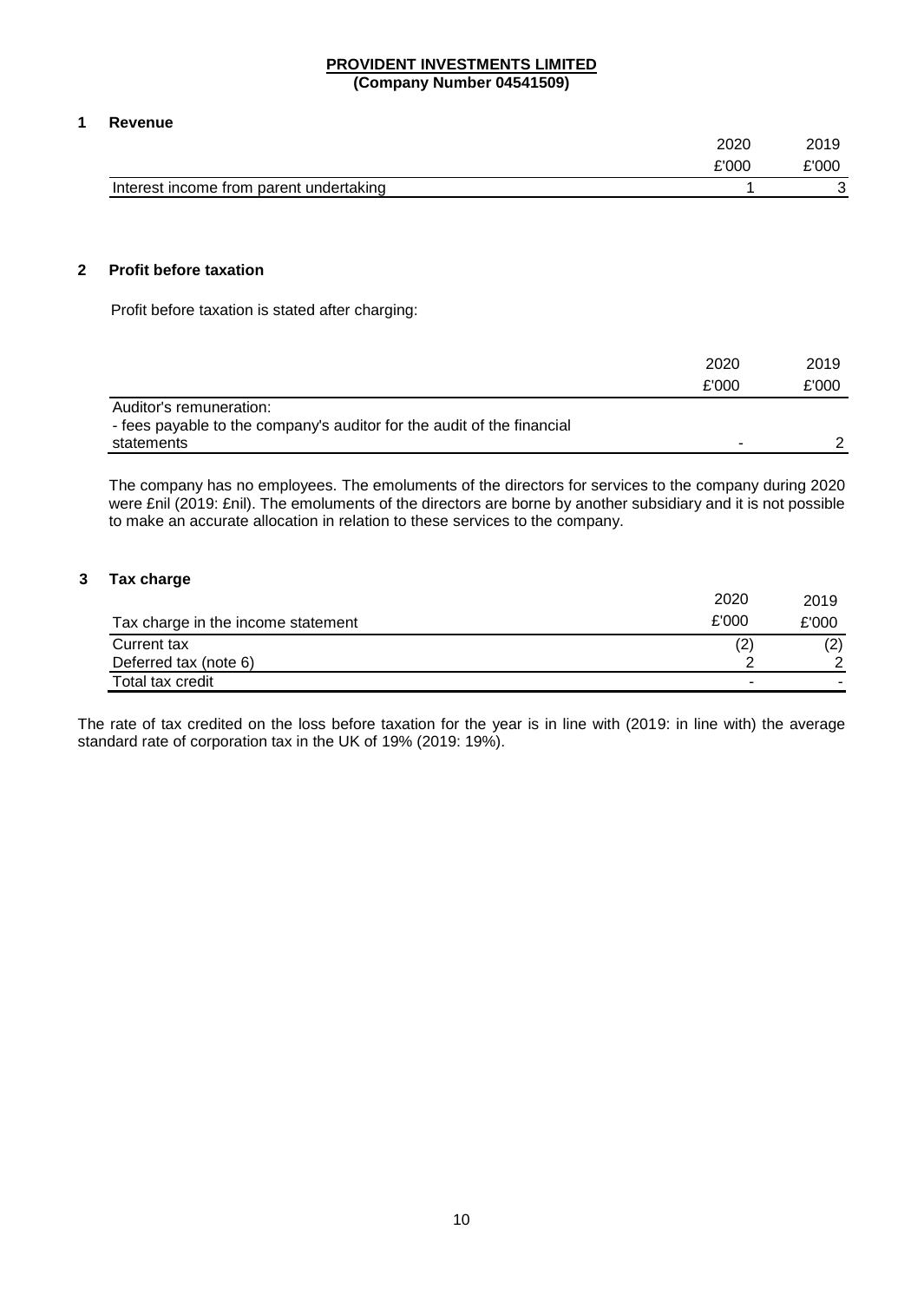### **PROVIDENT INVESTMENTS LIMITED (Company Number 04541509) NOTES TO THE FINANCIAL STATEMENTS (CONTINUED)**

### **4 Financial instruments**

The following table sets out the carrying value of the company's financial assets and liabilities in accordance with the categories of financial instruments set out in IFRS 9. Assets and liabilities outside the scope of IFRS 9 are shown within non-financial assets/liabilities:

|                             |           |                          | 2020  |
|-----------------------------|-----------|--------------------------|-------|
|                             | Amortised | Non-financial<br>assets/ |       |
|                             | cost      | liabilities              | Total |
|                             | £'000     | £'000                    | £'000 |
| <b>Assets</b>               |           |                          |       |
| Cash and cash equivalents   |           |                          |       |
| Trade and other receivables | 371       |                          | 371   |
| Current tax assets          |           | 2                        | ົ     |
| <b>Total assets</b>         | 372       | ⌒                        | 374   |

|                             |           |               | 2019  |
|-----------------------------|-----------|---------------|-------|
|                             |           | Non-financial |       |
|                             | Amortised | assets/       |       |
|                             | cost      | liabilities   | Total |
|                             | £'000     | £'000         | £'000 |
| <b>Assets</b>               |           |               |       |
| Cash and cash equivalents   |           |               |       |
| Trade and other receivables | 370       |               | 370   |
| Current tax assets          |           | 2             | 2     |
| Deferred tax assets         |           | 2             | 2     |
| <b>Total assets</b>         | 371       | 4             | 375   |
| <b>Liabilities</b>          |           |               |       |
| Trade and other payables    | (2)       |               | (2)   |
| <b>Total liabilities</b>    | (2)       |               | (2)   |

### **5 Trade and other receivables**

|                                                | 2020  | 2019  |
|------------------------------------------------|-------|-------|
| Current assets                                 | £'000 | £'000 |
| Amounts owed by parent undertaking             | 369   | 368   |
| Amounts owed by fellow subsidiary undertakings |       |       |
| Total                                          | 371   | 370   |

There are no amounts past due in respect of trade and other receivables due in less than one year (2019: £nil).

Amounts owed by the parent and fellow subsidiary undertakings are unsecured, repayable on demand and generally accrue interest at rates linked to the Bank of England base rate.

# **NOTES TO THE FINANCIAL STATEMENTS (CONTINUED)**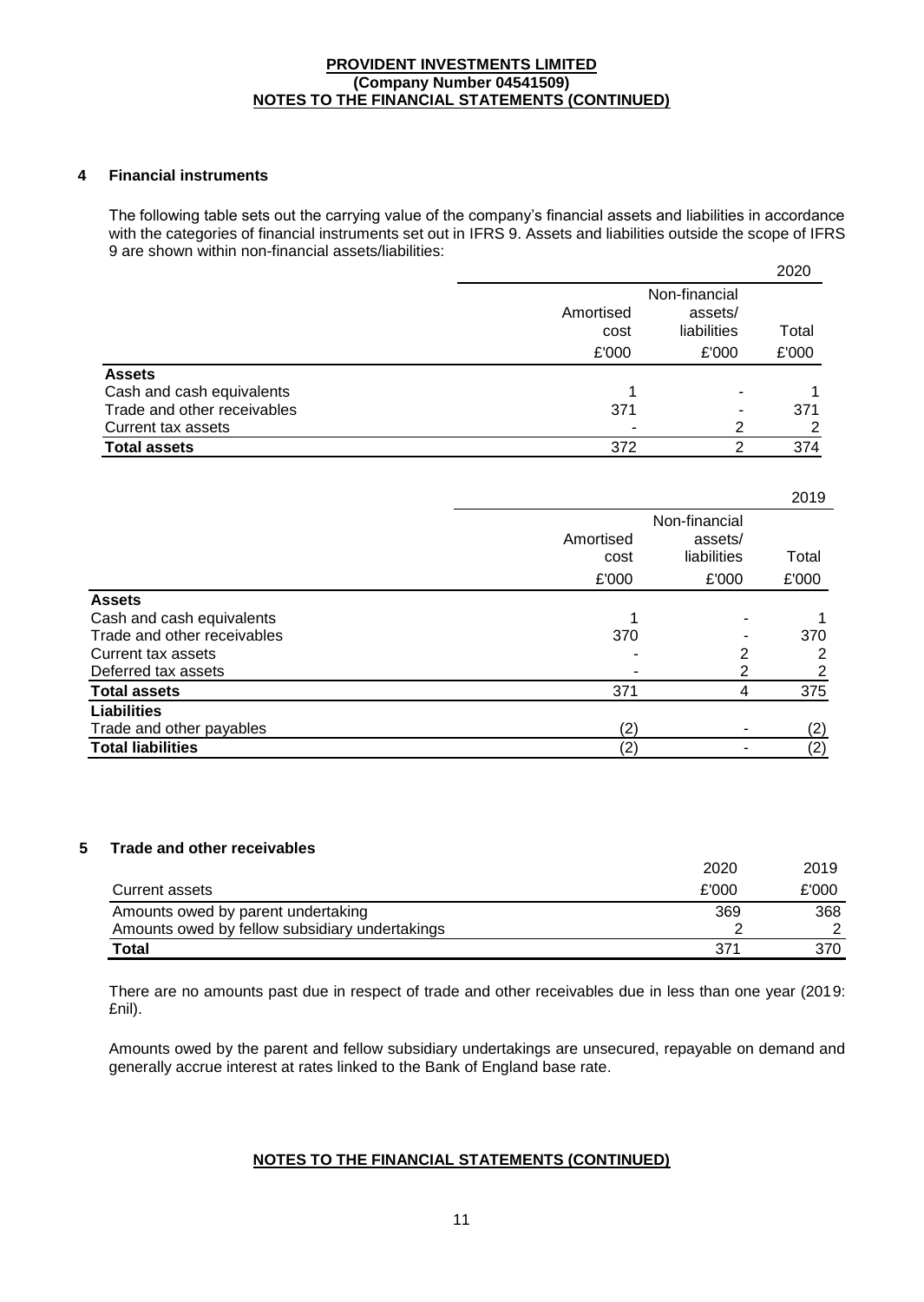### **6 Deferred tax**

Deferred tax is calculated in full on temporary differences under the balance sheet liability method. During 2015, reductions in corporation tax rates were enacted, reducing the corporation tax rate from 20% to 19% with effect from 1 April 2017 and from 19% to 18% with effect from 1 April 2020. During 2016, a further change was enacted which further reduced the corporation tax rate from 18% to 17% with effect from 1 April 2020. In 2020, the reduction in the mainstream corporation tax rate to 17% was cancelled and the rate has remained at 19 for 2020.

Deferred tax balances at 31 December 2019 were measured at 17% on the basis that the temporary differences on which the deferred tax has been calculated were expected to reverse after 1 April 2020. During 2020, these deferred tax balances have been re-measured at 19% and movements in the deferred tax balances have been measured at the statutory corporation tax rate for the year of 19% (2019:19%). A tax charge in 2020 of £nil (2019: £nil) represents the income statement adjustment to deferred tax as a result of these changes.

The movement in the deferred tax asset during the year can be analysed as follows:

|                                         | 2020                     | 2019  |
|-----------------------------------------|--------------------------|-------|
| Asset                                   | £'000                    | £'000 |
| At 1 January                            |                          |       |
| Charge to the income statement (note 3) | (2.                      | (2)   |
| At 31 December                          | $\overline{\phantom{a}}$ | ົ     |

### **7 Cash and cash equivalents**

|                          | 2020  | 2019  |
|--------------------------|-------|-------|
|                          | £'000 | £'000 |
| Cash at bank and in hand |       |       |

All amounts above are denoted in sterling.

Cash and cash equivalents are non-interest bearing (2019: non-interest bearing).

# **8 Trade and other payables**

| Other payables             |       | ◠     |
|----------------------------|-------|-------|
| <b>Current liabilities</b> | 000'£ | 000'3 |
|                            | 2020  | 2019  |

### **9 Share capital**

| Issued and fully paid            |                                     | റററ<br>∠∪∠∪ | 2019 |
|----------------------------------|-------------------------------------|-------------|------|
| shares of £1<br>Ordinarv<br>each | £'000                               | 50          | 50   |
|                                  | $^{\prime\prime}000$<br>number<br>- | 50          | 50   |

There are no shares issued and not fully paid at the end of the year (2019: no shares).